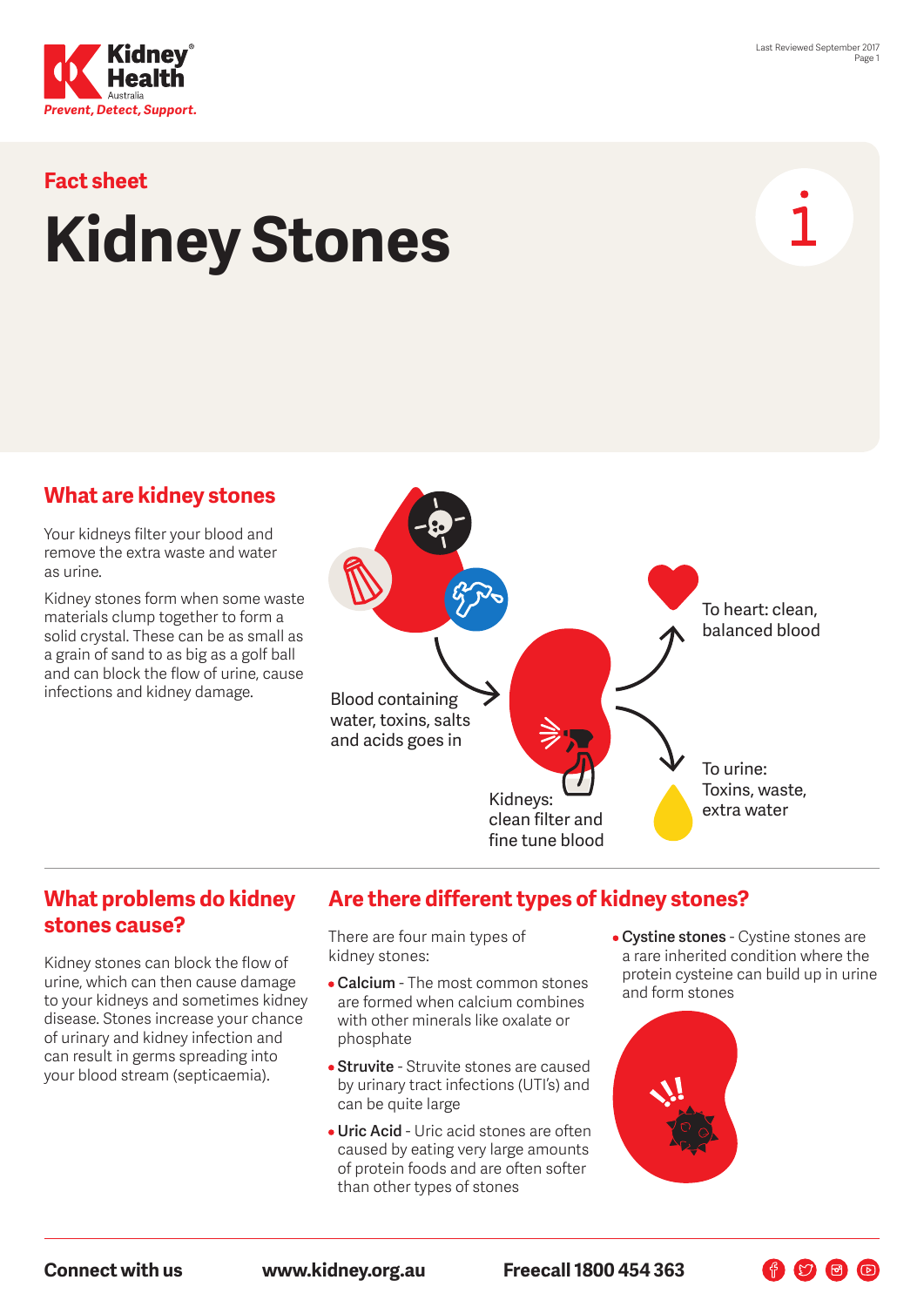

# **Other causes of kidney stones**

Often, there is no known reason why a stone is formed. A kidney stone can form when substances such as calcium, oxalate, cystine or uric acid are at high levels in your urine. However, stones can also form if these are at normal levels.

Some medicines used to treats conditions, such as kidney disease, cancer or HIV, can also increase your risk of developing kidney stones.

A small number of people get kidney stones because of a medical condition. These conditions can lead to high levels of calcium, oxalate, cystine or uric acid in the body.

# **Who is affected by kidney stones?**

Kidney stones are one of the most common disorders of the urinary tract.

As you get older and if you have a family history, your chance of developing kidney stones increases. Kidney stones are more common in children in developing countries and among Indigenous Australians.

If you have had a kidney stone, you have an increased chance of getting a second stone. About 30 - 50 per cent of people with a first kidney stone will get a second one within five years and then the risk reduces. However, some people keep getting stones their whole lives.

**The lifetime risk of developing kidney stones is:**



# **What are the symptoms of kidney stones?**

Pain is usually the first sign of a kidney stone. The pain usually begins when a stone moves into your urinary tract. This is a sharp pain in your back just below your ribs. It can spread around to the front of your body and sometimes towards your groin.

Other symptoms include:

- blood in your urine
- nausea and vomiting
- shivers, sweating and fever, cloudy or bad smelling urine if you have an infection
- 'gravel' in the urine, which is made of small uric acid stones
- an urgent need to urinate

## **How are kidney stones detected?**

Many stones are found by chance during tests for other conditions.

Kidney stone tests may include:

- ultrasound
- CT scans
- x-rays including an intravenous pyelogram (IVP), where dye is injected into your bloodstream before the x-rays are taken

If a stone passes out of your body, collect it and take it to your doctor. This can help to decide on your treatment. Urine and blood tests can also help to find the cause of your stone.

 $\bigoplus$   $\bigcirc$   $\bigoplus$   $\bigcirc$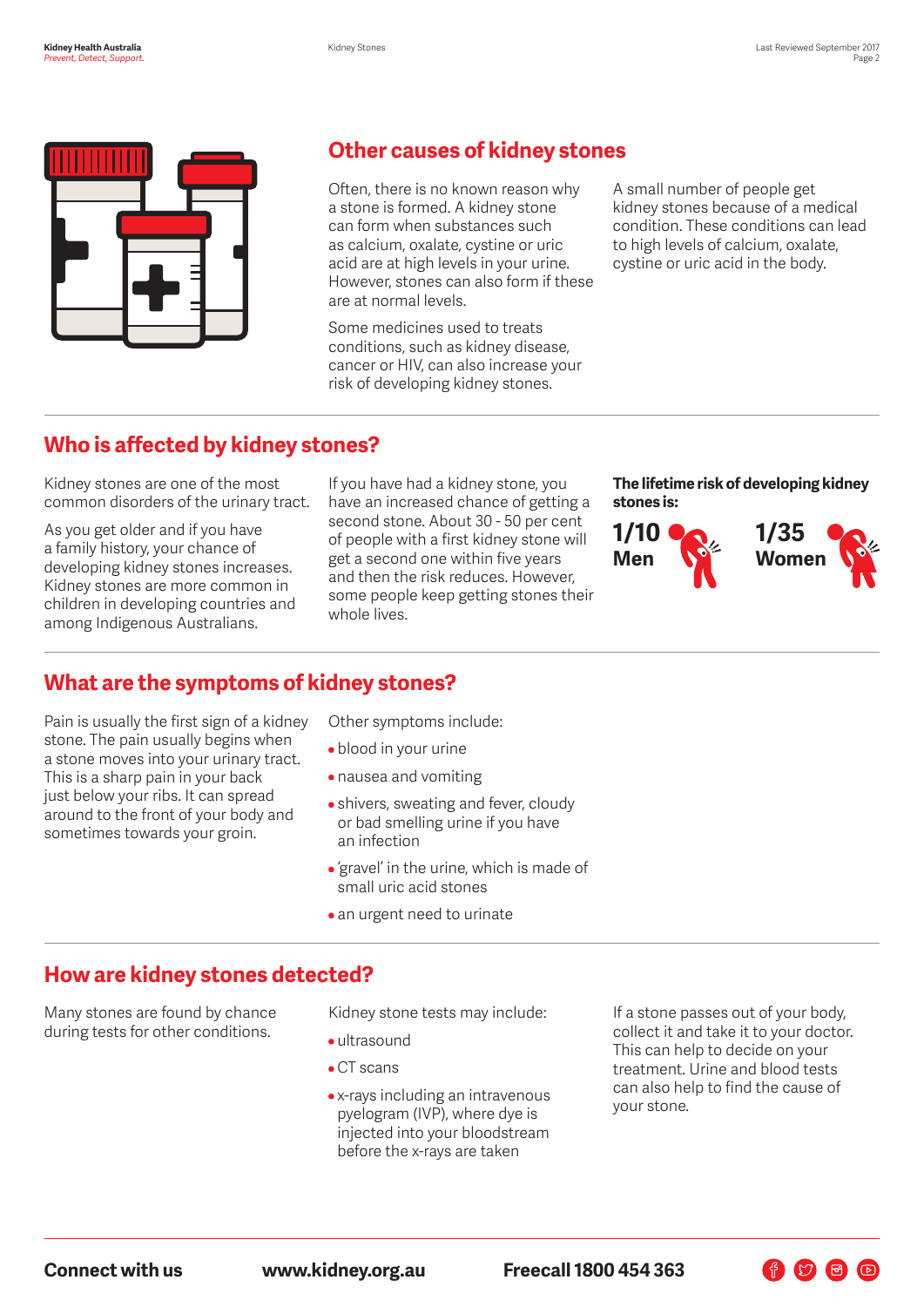# **How are kidney stones treated?**

Most stones will pass out of your body (in your urine) within three to six weeks without needing any treatment. Pain relief medications are used during this time. However, pain can be so severe that hospital admission and very strong painkillers may be needed. If a stone doesn't pass and blocks urine flow, causes bleeding or an infection, then it may need to be removed in hospital by one of these treatments:

- **Extracorporeal Shock-Wave Lithotripsy (ESWL)** - Ultrasound waves are used to break your kidney stone into smaller pieces that can pass out with your urine. It is used for stones less than 2cm in size.
- **Percutaneous Nephrolithotomy** For stones larger than 2cm, a small cut is made in your back so a special instrument can remove your kidney stone.
- **Endoscope Removal** A tube with a camera on the end is inserted into your urethra, passed into your bladder, and then to where your stone is located. It allows your doctor to remove your stone or break it up so it can pass more easily.
- **Surgery** If none of the other methods are suitable, your stone may need to be removed using traditional surgery. This will involve making a cut in your back to access your kidney and ureter to remove your stone.

# **How can I prevent kidney stones occurring again?**

If you have had a kidney stone already, these are some tips for reducing your risk of further stones:



Talk to your doctor about the cause of previous stones and any concerns you have.

Some medications might be causing your stones. Do not stop your medications without talking to your doctor.



Treat infections quickly.



Drinking enough to prevent dehydration can halve your risk of another stone. 2 litres or more per day.



Don't drink more than 1 litre per week of drinks with phosphoric acid, which is used to flavour carbonated drinks such as cola and beer.



Fruit juices, especially orange, grapefruit and cranberry, may reduce the risk of some stones.



Mineral water will not cause kidney stones because it contains only small amounts of minerals.

Reducing salt lowers your risk of calcium containing stones. Don't add salt while cooking and leave the saltshaker off the table. Choose low or no salt processed foods.

Only reduce your intake of calcium containing foods, including milk, yoghurt and cheese if your doctor tells you to. Reducing calcium in your diet might increase your risk of weak bones and osteoporosis.

作り日日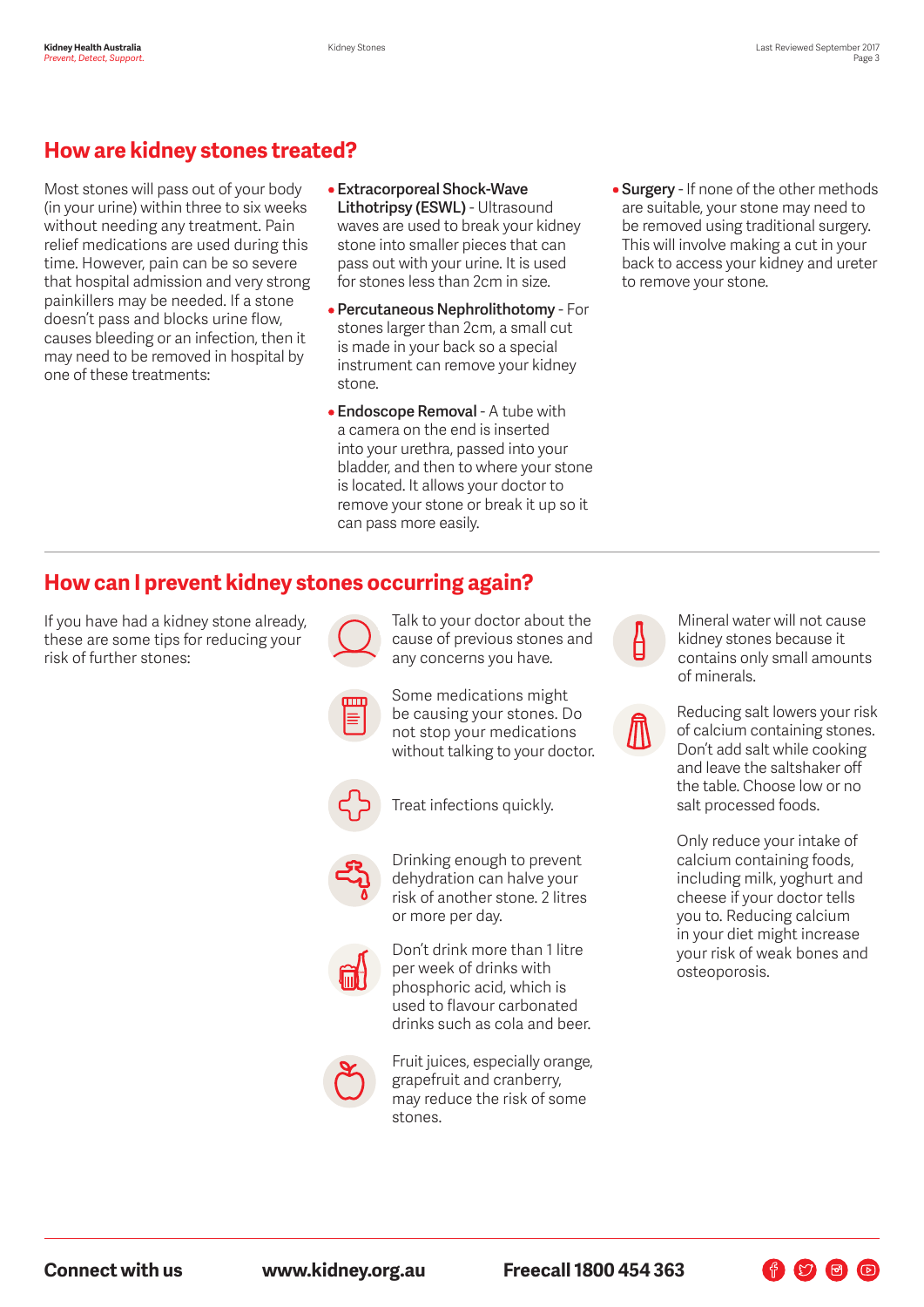#### **Medications**

Some drugs that may reduce your chance of another stone include:

- Thiazide diuretics
- Indapamide may reduce the chance of another calcium stone
- Potassium citrate (Hydralyte, Pedialyte, Urocit-K) or citric juices can be used with thiazide treatment, or by themselves
- Allopurinol will usually prevent new stones if you have a high level of uric acid

Speak to your doctor or pharmacist for more information about these drugs.



• Do not change your diet or medications without speaking to your doctor.

#### **THINGS TO REMEMBER**

- The lifetime risk of developing kidney stones is one in 10 for men and one in 35 for women.
- Most kidney stones can be treated without surgery.
- A combination of drinking enough fluids, treating urinary infections and medications can reduce or stop new stone formation.

## **What does that word mean?**

**Calcium** - The most common mineral in the body. Calcium is essential for healthy bones and teeth. It is also important for regulating heart function, blood clotting, and muscle function. Calcium levels are often abnormal in people with kidney disease. High calcium levels may cause headaches, nausea, sore eyes, aching teeth, itchy skin, mood changes, and confusion.

#### **Computed tomography (CT) scan** -

Uses x-rays and digital computer technology to create detailed images of the body. A CT scan can make an image of every type of body structure at once, including bone, blood vessels and soft tissue.

**Cystine** - Made from proteins found in a wide range of foods including meat, eggs and dairy foods.

**Endoscope** - A long flexible tube with a light attached. It is used to look inside a body cavity or organ. The scope is inserted through a natural opening such as the urethra.

**Osteoporosis** - Makes bones become brittle leading to a higher risk of breaks than in normal bone. Osteoporosis occurs when bones lose minerals, such as calcium, more quickly than the body can replace them, causing a loss of bone thickness (bone density or mass).

**Oxalate** - Naturally present in many foods including leafy green vegetables.

**Phosphate** - A mineral that, together with calcium, keeps your bones strong and healthy. Too much phosphate causes itching and pain in the joints, such as the knees, elbows and ankles. When the kidneys are not functioning properly, high levels of phosphate accumulate in the blood.

**Septicaemia** - When bacteria gets into your bloodstream. Early treatment with antibiotics is essential.

**Urethra** - The tube that takes urine out of the body from the bladder.

**Uric acid** - Made in your body as it breaks down proteins called purines which are sent to your kidneys to filter and pass out of your body as urine. If your kidneys are not working properly, uric acid can cause problems as it builds up in your body.

**Urinary tract infection (UTI)** - Causes symptoms like needing to urinate frequently or pain when urinating. It is caused by bacteria and may need to be treated with antibiotics.

**Ultrasound scan (kidneys)** - An instrument is moved over the skin, sending and receiving ultrasound signals, which then make pictures of the kidneys and bladder. This is a diagnostic test, often used to measure the size of the kidneys.

**Xrays** - An examination used to create images of your internal organs or bones to help diagnose conditions or diseases. Sometimes dye is injected into the bloodstream beforehand.

 $\bigoplus$   $\bigcirc$   $\bigoplus$   $\bigcirc$ 

**Connect with us www.kidney.org.au Freecall 1800 454 363**